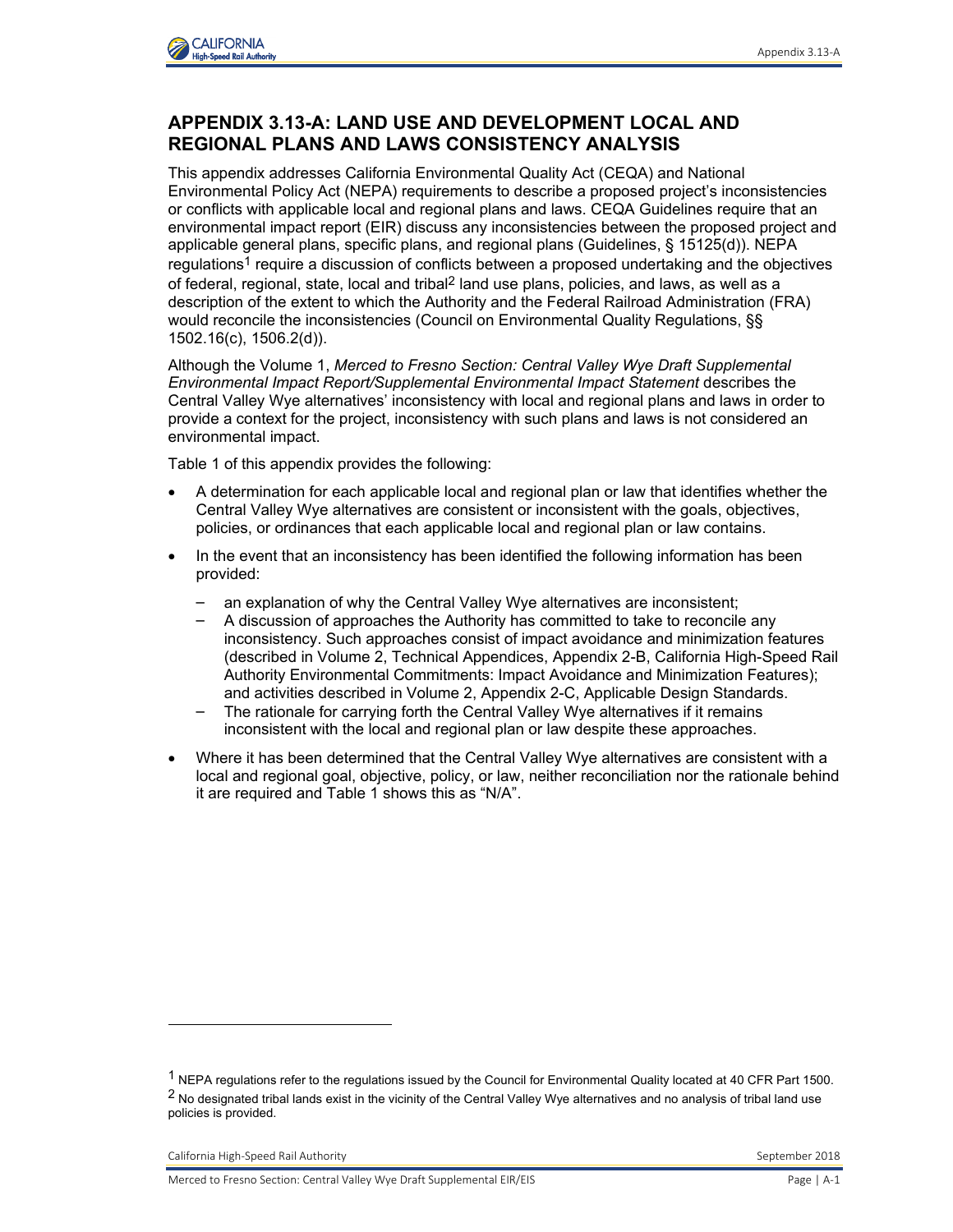| Applicable Local and Regional Plan / Law                                                                                                                                                 | <b>Inconsistency</b>                                                                                                                                                                                                | <b>Reconciliation</b>                                                                                                                                                                                                                                                                                                                                                                                                       | <b>Rationale</b>                                                                                                                                                                                                                                                      |
|------------------------------------------------------------------------------------------------------------------------------------------------------------------------------------------|---------------------------------------------------------------------------------------------------------------------------------------------------------------------------------------------------------------------|-----------------------------------------------------------------------------------------------------------------------------------------------------------------------------------------------------------------------------------------------------------------------------------------------------------------------------------------------------------------------------------------------------------------------------|-----------------------------------------------------------------------------------------------------------------------------------------------------------------------------------------------------------------------------------------------------------------------|
| <b>Stanislaus County General Plan (2016)</b>                                                                                                                                             |                                                                                                                                                                                                                     |                                                                                                                                                                                                                                                                                                                                                                                                                             |                                                                                                                                                                                                                                                                       |
| Agricultural Element, Goal 2: Conserve our<br>agricultural lands for agricultural uses                                                                                                   | Consistent                                                                                                                                                                                                          | N/A                                                                                                                                                                                                                                                                                                                                                                                                                         | N/A                                                                                                                                                                                                                                                                   |
| Policy 2.5 To the greatest extent possible,<br>development shall be directed away from the<br>County's most productive agricultural areas.                                               | Consistent                                                                                                                                                                                                          | N/A                                                                                                                                                                                                                                                                                                                                                                                                                         | N/A                                                                                                                                                                                                                                                                   |
| Waterford Vision 2025 General Plan (2006)                                                                                                                                                |                                                                                                                                                                                                                     |                                                                                                                                                                                                                                                                                                                                                                                                                             |                                                                                                                                                                                                                                                                       |
| Land Use Element, Goal Area L-1: Residential<br>and neighborhood development                                                                                                             | Consistent                                                                                                                                                                                                          | N/A                                                                                                                                                                                                                                                                                                                                                                                                                         | N/A                                                                                                                                                                                                                                                                   |
| Policy L-1.5 Protect existing neighborhoods<br>from incompatible developments.                                                                                                           | Consistent                                                                                                                                                                                                          | N/A                                                                                                                                                                                                                                                                                                                                                                                                                         | N/A                                                                                                                                                                                                                                                                   |
| 2030 Merced County General Plan (2013)                                                                                                                                                   |                                                                                                                                                                                                                     |                                                                                                                                                                                                                                                                                                                                                                                                                             |                                                                                                                                                                                                                                                                       |
| Policy LU-2.3: Limit allowed land use within<br>Agricultural and Foothill Pasture areas to<br>agricultural crop production, farm support<br>operations, and grazing and open-space uses. | Inconsistent.<br>The Central Valley Wye, as one<br>segment of the overall statewide<br>HSR system, would convert<br>existing land uses for construction<br>and could result in permanent<br>conversion of farmland. | Where possible the Central Valley Wye alternatives<br>would be adjacent to existing transportation rights-of-<br>way, so that the permanent conversion of agricultural<br>lands within the right-of-way to transportation uses<br>would be compatible with existing transportation land<br>uses. The design of the alternatives along existing<br>transportation corridors would minimize disruption to<br>farm operations. | The Authority is mandated to<br>construct and operate the HSR<br>project. This is a state-level<br>project that would have<br>benefits across multiple<br>resource areas. The project<br>design includes measures to<br>minimize conversion of<br>agricultural lands. |

## **Table A-1 Applicable Local and Regional Plan and Law Consistency or Inconsistency, Reconciliation, and Rationale**

September 2018 California High-Speed Rail Authority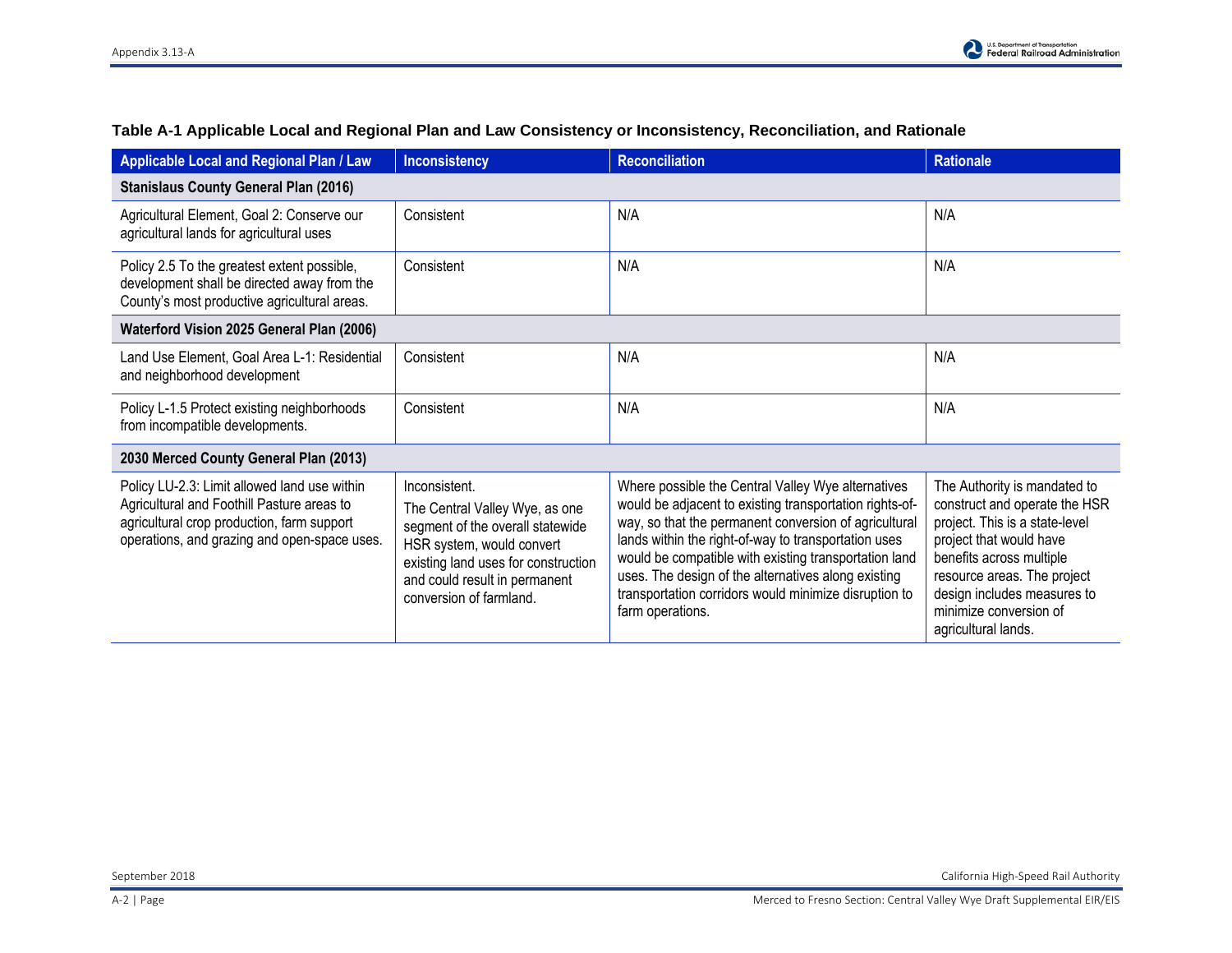| Applicable Local and Regional Plan / Law                                                                                                                                                                                                                                                                                                                                                                                                                                                                                                                                                                                                                                                                                                                                                                                   | <b>Inconsistency</b>                                                                                                                                                                                                                                                                                                                                                                                                                                                                                                           | <b>Reconciliation</b>                                                                                                                                                                                                                                                                                                                                                                                                                                                                                                                                                                                                                                                                                                                                                                                                                                                                                  | <b>Rationale</b>                                                                                                                                                                                                                                                      |
|----------------------------------------------------------------------------------------------------------------------------------------------------------------------------------------------------------------------------------------------------------------------------------------------------------------------------------------------------------------------------------------------------------------------------------------------------------------------------------------------------------------------------------------------------------------------------------------------------------------------------------------------------------------------------------------------------------------------------------------------------------------------------------------------------------------------------|--------------------------------------------------------------------------------------------------------------------------------------------------------------------------------------------------------------------------------------------------------------------------------------------------------------------------------------------------------------------------------------------------------------------------------------------------------------------------------------------------------------------------------|--------------------------------------------------------------------------------------------------------------------------------------------------------------------------------------------------------------------------------------------------------------------------------------------------------------------------------------------------------------------------------------------------------------------------------------------------------------------------------------------------------------------------------------------------------------------------------------------------------------------------------------------------------------------------------------------------------------------------------------------------------------------------------------------------------------------------------------------------------------------------------------------------------|-----------------------------------------------------------------------------------------------------------------------------------------------------------------------------------------------------------------------------------------------------------------------|
| Policy AG-2.2: Protect productive agricultural<br>areas from conversion to non-agricultural and<br>urban uses by establishing and implementing<br>an agricultural mitigation program that matches<br>acres converted with farmland acres of similar<br>quality to those converted preserved at a 1:1<br>ratio.<br>Coordinate with the six cities in Merced County<br>and the Merced Local Agency Formation<br>Commission (LAFCo), consistent with LAFCo's<br>statutory mission to preserve agricultural land<br>and open space, to establish consistent<br>standards and mitigation for the loss of<br>farmland.<br>In addition, the Land Evaluation and Site<br>Assessment Model (LESA model) may be<br>used to determine whether the conservation<br>land is of equal or greater value than the land<br>being converted. | Inconsistent.<br>Consistent with implementation of<br>AG-IAMF#1, Restoration of<br>Important Farmland Used for<br><b>Temporary Staging Areas</b><br>The Central Valley Wye, as<br>mitigated, is consistent with the<br>first paragraph of this policy.<br>Paragraph 2 is not applicable<br>because it addresses actions<br>relating to changes in city or<br>district boundaries or incorporation<br>of new cities.<br>The LESA model has been used<br>to analyze impacts.                                                     | Through AG-IAMF#1, the contractor would prepare a<br>restoration plan addressing restoration of temporary<br>construction staging areas located in Important<br>Farmland. All construction access, mobilization,<br>material laydown, and staging areas on Important<br>Farmlands would be returned to a condition equal to<br>the pre-construction staging condition.                                                                                                                                                                                                                                                                                                                                                                                                                                                                                                                                 | The Authority is mandated to<br>construct and operate the HSR<br>project. This is a state-level<br>project that would have<br>benefits across multiple<br>resources areas. The project<br>design includes measure to<br>minimize conversion of<br>agricultural lands. |
| Policy AG-2.4: Encourage property owner<br>participation in programs that preserve<br>farmland, including the Williamson Act,<br>conservation easements, and USDA [U.S.<br>Department of Agriculture] -funded<br>conservation practices.                                                                                                                                                                                                                                                                                                                                                                                                                                                                                                                                                                                   | Inconsistent.<br>Consistent with incorporation of<br>AG-IAMF#1 and AG-IAMF#3,<br>Farmland Consolidation Program,<br>into Central Valley Wye design.<br>The Central Valley Wye<br>alternatives would permanently<br>remove land that is currently in<br>protected agricultural status, with<br>the result that some parcels may<br>become too small to remain<br>protected. The Central Valley Wye<br>alternatives would meet all<br>statutory requirements associated<br>with the cancellation of Williamson<br>Act contracts. | Through AG-IAMF#1, the contractor would prepare a<br>restoration plan addressing restoration of temporary<br>construction staging areas located in Important<br>Farmland. All construction access, mobilization,<br>material laydown, and staging areas on Important<br>Farmlands would be returned to a condition equal to<br>the pre-construction staging condition.<br>The Authority has committed to implementing AG-<br>IAMF#3, under which the Authority would establish<br>and administer a farmland consolidation program to<br>sell remnant parcels to neighboring landowners for<br>consolidation with adjacent farmland properties. In<br>addition, on request, the program would assist the<br>owners of remnant parcels in selling those remnants<br>to adjacent landowners.<br>The goal of the program is to provide for continued<br>agricultural use on the maximum feasible amount of | The Authority is mandated to<br>construct and operate the HSR<br>project. This is a state-level<br>project that would have<br>benefits across multiple<br>resource areas. The project<br>design includes measures to<br>minimize conversion of<br>agricultural lands. |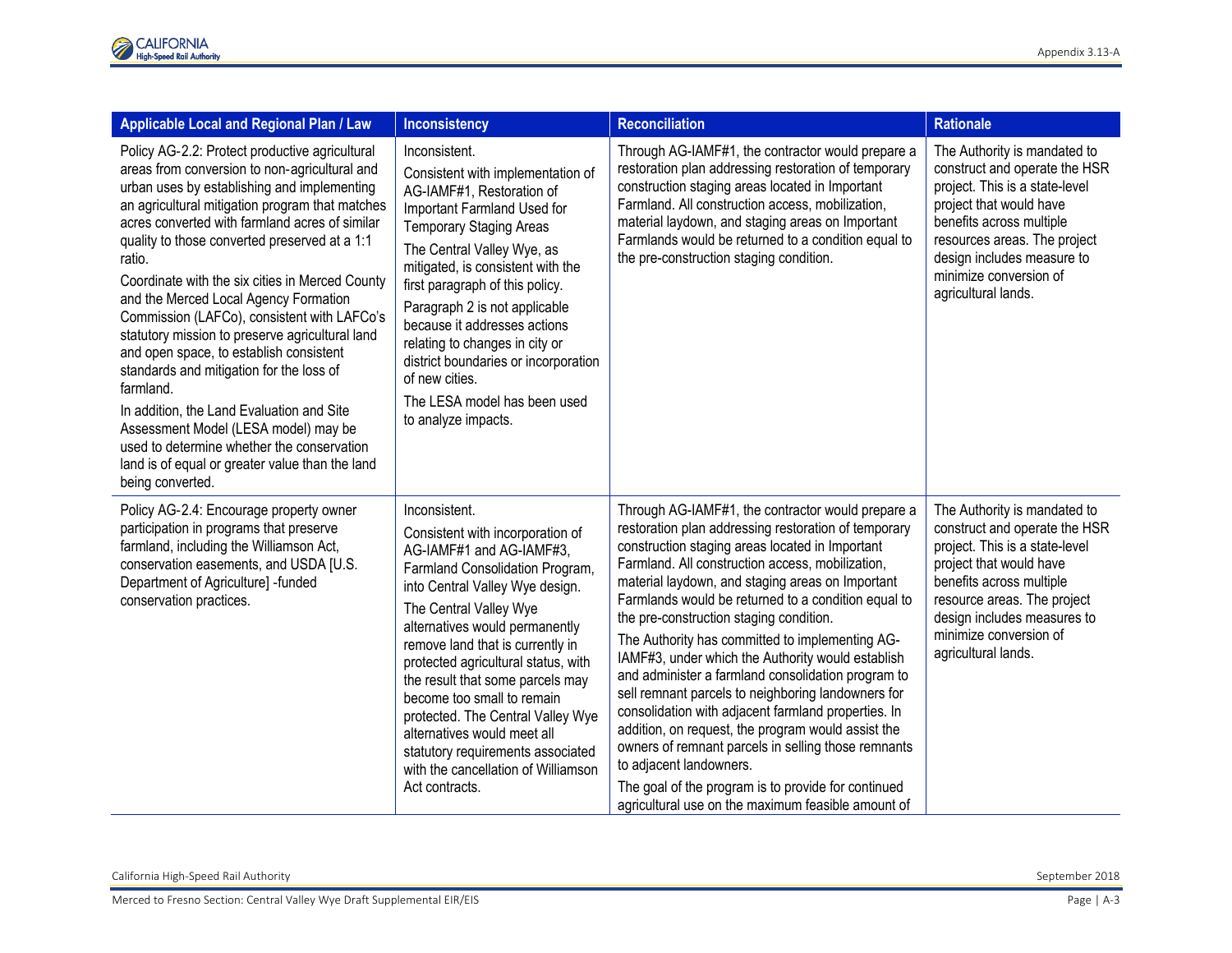

| <b>Applicable Local and Regional Plan / Law</b>                                                                                                                                                                                                                                                    | <b>Inconsistency</b>                                                                                                                                                       | <b>Reconciliation</b>                                                                                                                                                                                                                                                                                                                                                                                                                                                                                                                                                                           | <b>Rationale</b>                                                                                                                                                                                                                                                      |
|----------------------------------------------------------------------------------------------------------------------------------------------------------------------------------------------------------------------------------------------------------------------------------------------------|----------------------------------------------------------------------------------------------------------------------------------------------------------------------------|-------------------------------------------------------------------------------------------------------------------------------------------------------------------------------------------------------------------------------------------------------------------------------------------------------------------------------------------------------------------------------------------------------------------------------------------------------------------------------------------------------------------------------------------------------------------------------------------------|-----------------------------------------------------------------------------------------------------------------------------------------------------------------------------------------------------------------------------------------------------------------------|
|                                                                                                                                                                                                                                                                                                    |                                                                                                                                                                            | remnant property that otherwise may be<br>uneconomical to farm.                                                                                                                                                                                                                                                                                                                                                                                                                                                                                                                                 |                                                                                                                                                                                                                                                                       |
| Policy AG-2.8: Support the efforts of public,<br>private, and non-profit organizations to<br>preserve agricultural areas in the County<br>through dedicated conservation easements,<br>and range land held as environmental<br>mitigation.                                                         | Inconsistent.<br>Consistent with incorporation of<br>AG-IAMF#3.                                                                                                            | The Authority has committed to implementing AG-<br>IAMF#3, under which the Authority would establish<br>and administer a farmland consolidation program to<br>sell remnant parcels to neighboring landowners for<br>consolidation with adjacent farmland properties. In<br>addition, on request, the program would assist the<br>owners of remnant parcels in selling those remnants<br>to adjacent landowners.<br>The goal of the program is to provide for continued<br>agricultural use on the maximum feasible amount of<br>remnant property that otherwise may be<br>uneconomical to farm. | The Authority is mandated to<br>construct and operate the HSR<br>project. This is a state-level<br>project that would have<br>benefits across multiple<br>resource areas. The project<br>design includes measures to<br>minimize conversion of<br>agricultural lands. |
| Policy AG-2.9: Oppose the extension of urban<br>services, such as sewer lines, water lines, or<br>other urban infrastructure, into areas<br>designated for agricultural use, unless<br>necessary to protect public health, safety, and<br>welfare.                                                 | Inconsistent.<br>The Central Valley Wye<br>alternatives could locate urban<br>infrastructure (transportation<br>facilities) into areas designated for<br>agricultural use. | The Central Valley Wye alternatives indirectly<br>encourage concentrated development patterns near<br>stations and limit sprawl by encouraging infill<br>development in cities with stations. This could<br>minimize the amount of land converted to urban<br>uses to accommodate future growth in the region.<br>Design Standards: The HSR incorporates design<br>standards to minimize the extension of utilities and<br>urban services into undisturbed areas, unless<br>necessary.                                                                                                          | The Authority is mandated to<br>construct and operate the HSR<br>project. This is a state-level<br>project that would have<br>benefits across multiple<br>resource areas. The project<br>design includes measures to<br>minimize conversion of<br>agricultural lands. |
| Policy AG-2.16: Coordinate with the California<br>High Speed Rail Authority to locate the high<br>speed rail lines along existing major<br>transportation corridors, such as State Routes<br>99 or 152, to minimize the conversion of<br>productive agricultural land to non-agricultural<br>uses. | Consistent                                                                                                                                                                 | N/A                                                                                                                                                                                                                                                                                                                                                                                                                                                                                                                                                                                             | N/A                                                                                                                                                                                                                                                                   |
| Policy CIR-5.5: Work with other agencies to<br>plan railroad corridors that facilitate the<br>preservation of important rail line right-of-way<br>for further rail expansion or other appropriate<br>transportation facilities.                                                                    | Consistent                                                                                                                                                                 | N/A                                                                                                                                                                                                                                                                                                                                                                                                                                                                                                                                                                                             | N/A                                                                                                                                                                                                                                                                   |

September 2018 California High-Speed Rail Authority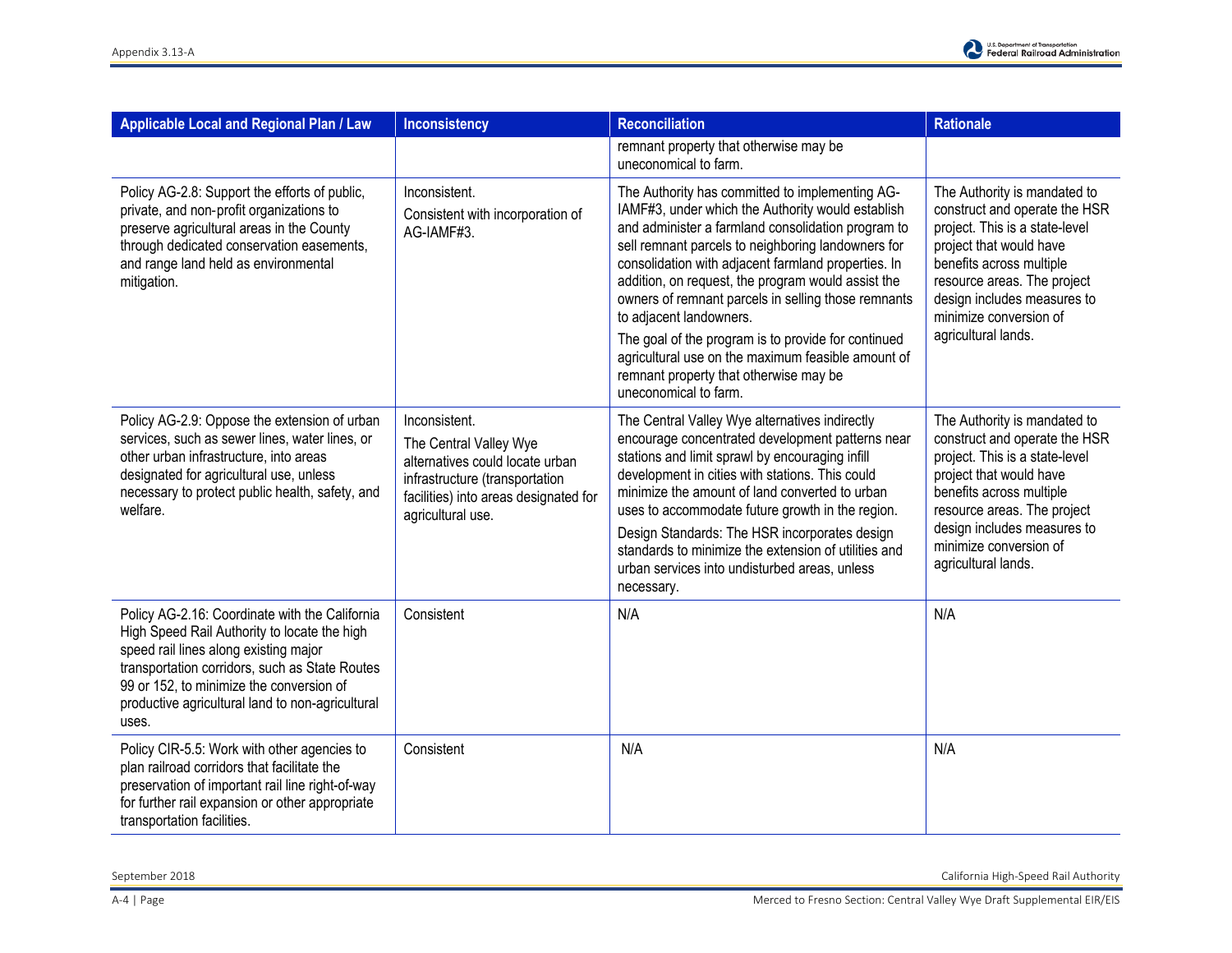| Applicable Local and Regional Plan / Law                                                                                                                                                                             | <b>Inconsistency</b>                                                                                                                                                                                                                                                                                                                                                          | <b>Reconciliation</b>                                                                                                                                                                                                                                                                                                                                                                                                                                                                                                                                                                                                                                                                                                                                                                                                                                                                                                                            | <b>Rationale</b>                                                                                                                                                                                                                                                      |
|----------------------------------------------------------------------------------------------------------------------------------------------------------------------------------------------------------------------|-------------------------------------------------------------------------------------------------------------------------------------------------------------------------------------------------------------------------------------------------------------------------------------------------------------------------------------------------------------------------------|--------------------------------------------------------------------------------------------------------------------------------------------------------------------------------------------------------------------------------------------------------------------------------------------------------------------------------------------------------------------------------------------------------------------------------------------------------------------------------------------------------------------------------------------------------------------------------------------------------------------------------------------------------------------------------------------------------------------------------------------------------------------------------------------------------------------------------------------------------------------------------------------------------------------------------------------------|-----------------------------------------------------------------------------------------------------------------------------------------------------------------------------------------------------------------------------------------------------------------------|
| <b>Merced County Municipal Code</b>                                                                                                                                                                                  |                                                                                                                                                                                                                                                                                                                                                                               |                                                                                                                                                                                                                                                                                                                                                                                                                                                                                                                                                                                                                                                                                                                                                                                                                                                                                                                                                  |                                                                                                                                                                                                                                                                       |
| Chapter 18.02 A-1, A-1-40, and A-2 designate<br>agricultural zones to preserve, develop, and<br>grow agriculture in the county.                                                                                      | Inconsistent.<br>Consistent with incorporation of<br>AG-IAMF#1, and AG-IAMF#3, into<br>Central Valley Wye design.<br>The Central Valley Wye<br>alternatives would temporarily<br>remove agricultural land during the<br>construction period.<br>The Central Valley Wye<br>alternatives would permanently<br>remove agricultural land from land<br>zoned A-1, A-1-40, and A-2. | Through AG-IAMF#1, the contractor would prepare a<br>restoration plan addressing restoration of temporary<br>construction staging areas located in Important<br>Farmland. All construction access, mobilization,<br>material laydown, and staging areas on Important<br>Farmlands would be returned to a condition equal to<br>the pre-construction staging condition.<br>The Authority has committed to implementing AG-<br>IAMF#3, under which the Authority would establish<br>and administer a farmland consolidation program to<br>sell remnant parcels to neighboring landowners for<br>consolidation with adjacent farmland properties. In<br>addition, on request, the program would assist the<br>owners of remnant parcels in selling those remnants<br>to adjacent landowners.<br>The goal of the program is to provide for continued<br>agricultural use on the maximum feasible amount of<br>remnant property that otherwise may be | The Authority is mandated to<br>construct and operate the HSR<br>project. This is a state-level<br>project that would have<br>benefits across multiple<br>resource areas. The project<br>design includes measures to<br>minimize conversion of<br>agricultural lands. |
|                                                                                                                                                                                                                      |                                                                                                                                                                                                                                                                                                                                                                               | uneconomical to farm.                                                                                                                                                                                                                                                                                                                                                                                                                                                                                                                                                                                                                                                                                                                                                                                                                                                                                                                            |                                                                                                                                                                                                                                                                       |
| Regional Transportation Plan for Merced County (2014)                                                                                                                                                                |                                                                                                                                                                                                                                                                                                                                                                               |                                                                                                                                                                                                                                                                                                                                                                                                                                                                                                                                                                                                                                                                                                                                                                                                                                                                                                                                                  |                                                                                                                                                                                                                                                                       |
| Preserve and enhance agricultural resources<br>by implementing transportation improvements<br>that avoid, minimize, or mitigate negative<br>impacts on productive agricultural land                                  | Consistent                                                                                                                                                                                                                                                                                                                                                                    | N/A                                                                                                                                                                                                                                                                                                                                                                                                                                                                                                                                                                                                                                                                                                                                                                                                                                                                                                                                              | N/A                                                                                                                                                                                                                                                                   |
| Provide a variety of transportation choices that<br>strengthen and direct development towards<br>existing communities, thus preserving open<br>space, farmland, natural beauty, and critical<br>environmental areas. | Consistent                                                                                                                                                                                                                                                                                                                                                                    | N/A                                                                                                                                                                                                                                                                                                                                                                                                                                                                                                                                                                                                                                                                                                                                                                                                                                                                                                                                              | N/A                                                                                                                                                                                                                                                                   |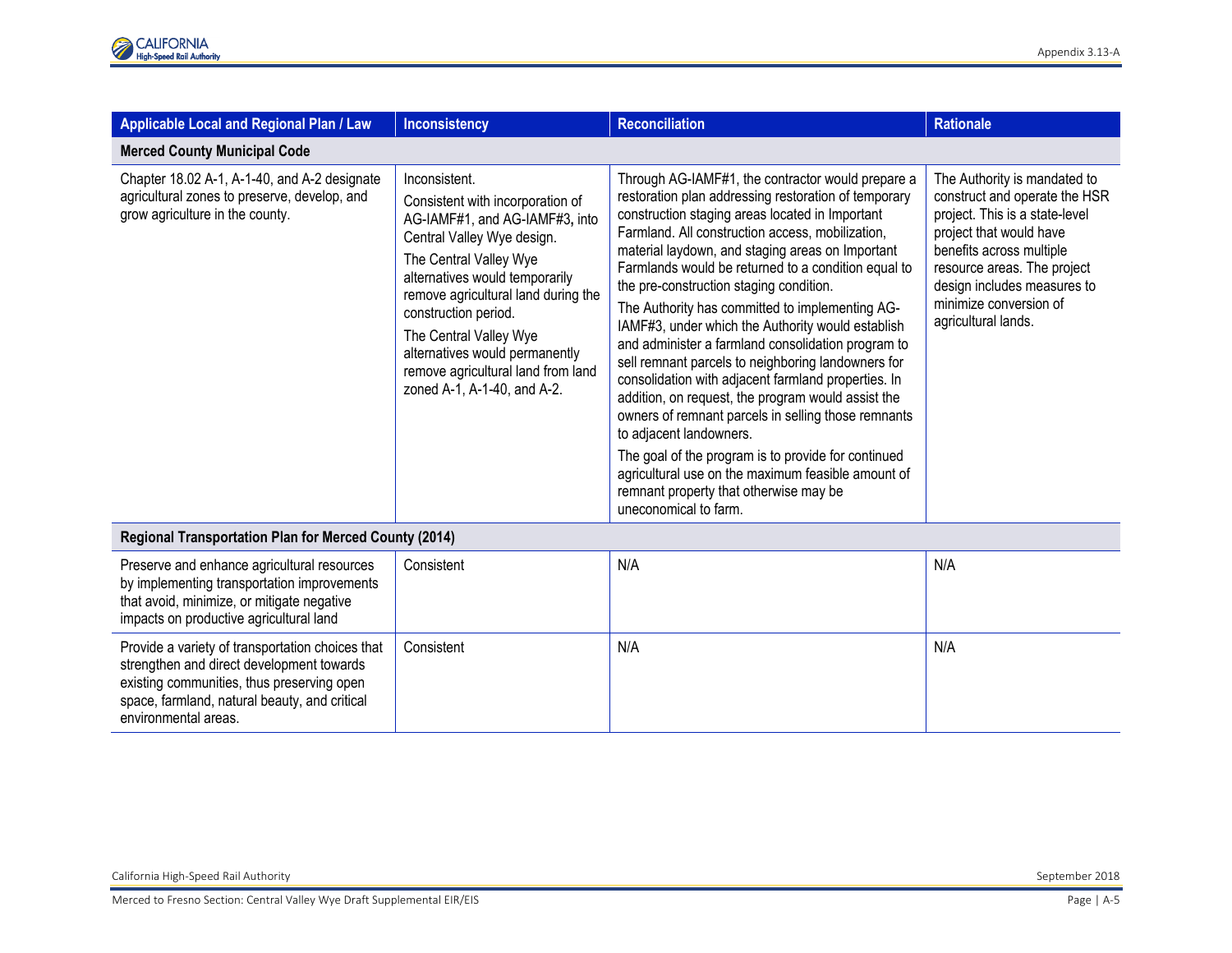| Applicable Local and Regional Plan / Law                                                                                                                                                                                                                                                                                               | <b>Inconsistency</b>                                                                                                                                                                                                                                                                                                                                                       | <b>Reconciliation</b>                                                                                                                                                                                                                                                                                                                                                                                                                                                                                                                                                                                                                                                                                         | <b>Rationale</b>                                                                                                                                                                                                                                                      |
|----------------------------------------------------------------------------------------------------------------------------------------------------------------------------------------------------------------------------------------------------------------------------------------------------------------------------------------|----------------------------------------------------------------------------------------------------------------------------------------------------------------------------------------------------------------------------------------------------------------------------------------------------------------------------------------------------------------------------|---------------------------------------------------------------------------------------------------------------------------------------------------------------------------------------------------------------------------------------------------------------------------------------------------------------------------------------------------------------------------------------------------------------------------------------------------------------------------------------------------------------------------------------------------------------------------------------------------------------------------------------------------------------------------------------------------------------|-----------------------------------------------------------------------------------------------------------------------------------------------------------------------------------------------------------------------------------------------------------------------|
| Coordinate future land-use patterns and<br>transportation systems (aviation, rail, light rail,<br>high-speed rail, transit, bike and pedestrian<br>paths, and roads) to foster economic<br>prosperity, environmental protection and<br>mitigation, trip reduction, and the creation of<br>efficient, integrated mixed-use communities. | Consistent                                                                                                                                                                                                                                                                                                                                                                 | N/A                                                                                                                                                                                                                                                                                                                                                                                                                                                                                                                                                                                                                                                                                                           | N/A                                                                                                                                                                                                                                                                   |
| Encourage land use and growth patterns that<br>enhance the livability of our communities and<br>maximize the productivity of transportation<br>investments.                                                                                                                                                                            | Consistent                                                                                                                                                                                                                                                                                                                                                                 | N/A                                                                                                                                                                                                                                                                                                                                                                                                                                                                                                                                                                                                                                                                                                           | N/A                                                                                                                                                                                                                                                                   |
| Support orderly and planned growth that<br>enhances the integration and connectivity of<br>various modes of transportation.                                                                                                                                                                                                            | Consistent                                                                                                                                                                                                                                                                                                                                                                 | N/A                                                                                                                                                                                                                                                                                                                                                                                                                                                                                                                                                                                                                                                                                                           | N/A                                                                                                                                                                                                                                                                   |
| Merced Vision 2030 General Plan (2012)                                                                                                                                                                                                                                                                                                 |                                                                                                                                                                                                                                                                                                                                                                            |                                                                                                                                                                                                                                                                                                                                                                                                                                                                                                                                                                                                                                                                                                               |                                                                                                                                                                                                                                                                       |
| Land Use Element, Goal Area L-1: Residential<br>and Neighborhood Development                                                                                                                                                                                                                                                           | Consistent                                                                                                                                                                                                                                                                                                                                                                 | N/A                                                                                                                                                                                                                                                                                                                                                                                                                                                                                                                                                                                                                                                                                                           | N/A                                                                                                                                                                                                                                                                   |
| Policy L-1.5 Protect existing neighborhoods<br>from incompatible developments                                                                                                                                                                                                                                                          | Consistent                                                                                                                                                                                                                                                                                                                                                                 | N/A                                                                                                                                                                                                                                                                                                                                                                                                                                                                                                                                                                                                                                                                                                           | N/A                                                                                                                                                                                                                                                                   |
| <b>Madera County General Plan (1995)</b>                                                                                                                                                                                                                                                                                               |                                                                                                                                                                                                                                                                                                                                                                            |                                                                                                                                                                                                                                                                                                                                                                                                                                                                                                                                                                                                                                                                                                               |                                                                                                                                                                                                                                                                       |
| Agriculture, Policy 5.A.1: Maintain agriculturally<br>designated areas for agricultural uses.                                                                                                                                                                                                                                          | Inconsistent.<br>Consistent with incorporation of<br>AG-IAMF#1 and AG-IAMF#3 into<br>Central Valley Wye design.<br>The Central Valley Wye<br>alternatives would temporarily<br>remove agricultural land during the<br>construction period.<br>The Central Valley Wye<br>alternatives would permanently<br>remove agriculturally designated<br>lands from agricultural use. | The Authority has committed to incorporating AG-<br>IAMF#1, which would require all construction<br>access, mobilization, material laydown, and staging<br>areas on Important Farmlands to be returned to as<br>close to their pre-construction staging condition as<br>possible with the goal of ensuring these parcels<br>remain available for long-term agricultural use.<br>The Authority has committed to implementing AG-<br>IAMF#3, under which the Authority would establish<br>and administer a farmland consolidation program to<br>sell remnant parcels to neighboring landowners for<br>consolidation with adjacent farmland properties. In<br>addition, on request, the program would assist the | The Authority is mandated to<br>construct and operate the HSR<br>project. This is a state-level<br>project that would have<br>benefits across multiple<br>resource areas. The project<br>design includes measures to<br>minimize conversion of<br>agricultural lands. |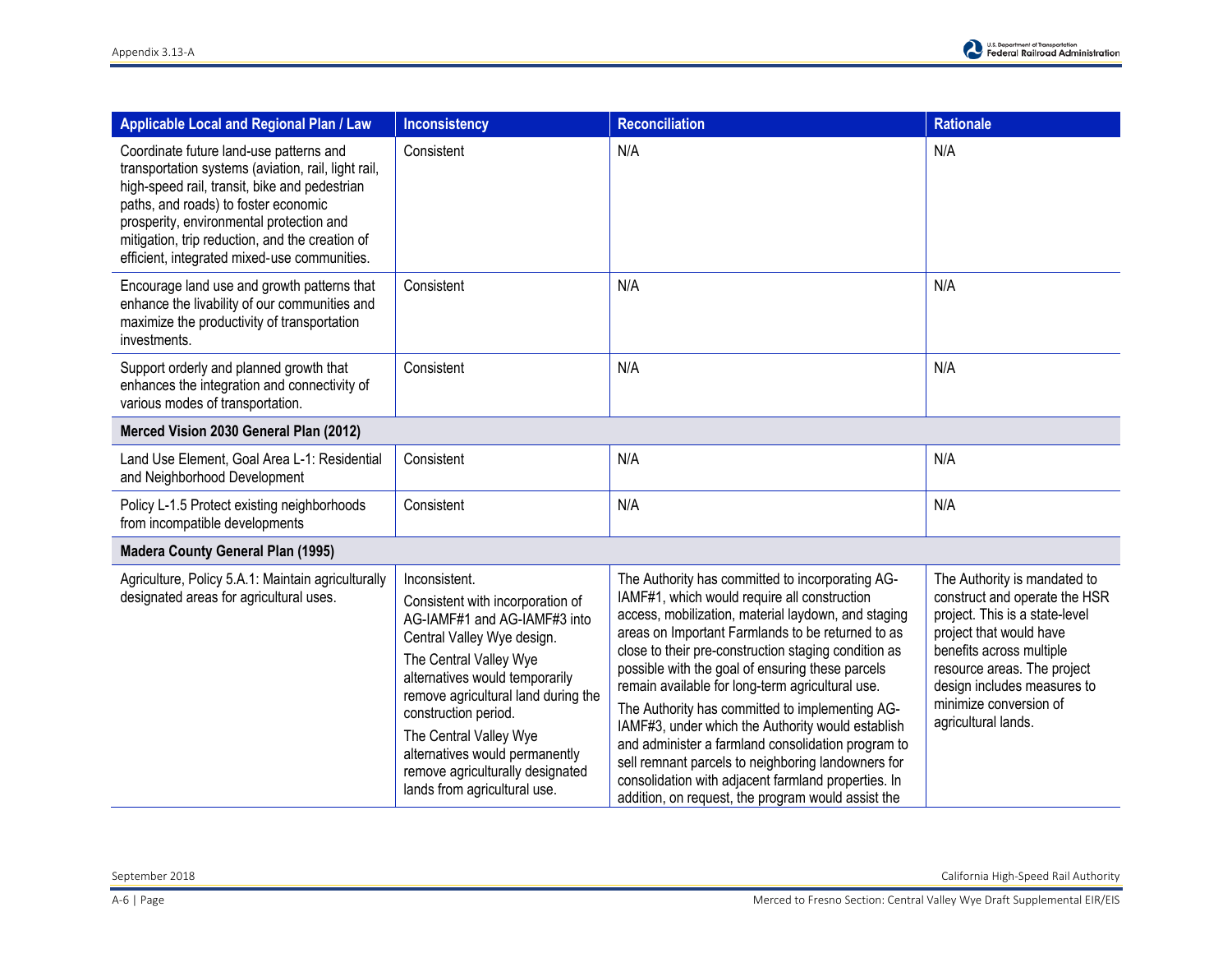| Applicable Local and Regional Plan / Law                                                                                                                                                                   | Inconsistency                                                                                                                                                                                                                                                                                                                                                                                    | Reconciliation                                                                                                                                                                                                                                                                                                                                                                                                                                                                                                                                                                                                                                                                                                                                                                                                                                                                                                                                                                  | <b>Rationale</b>                                                                                                                                                                                                                                                      |
|------------------------------------------------------------------------------------------------------------------------------------------------------------------------------------------------------------|--------------------------------------------------------------------------------------------------------------------------------------------------------------------------------------------------------------------------------------------------------------------------------------------------------------------------------------------------------------------------------------------------|---------------------------------------------------------------------------------------------------------------------------------------------------------------------------------------------------------------------------------------------------------------------------------------------------------------------------------------------------------------------------------------------------------------------------------------------------------------------------------------------------------------------------------------------------------------------------------------------------------------------------------------------------------------------------------------------------------------------------------------------------------------------------------------------------------------------------------------------------------------------------------------------------------------------------------------------------------------------------------|-----------------------------------------------------------------------------------------------------------------------------------------------------------------------------------------------------------------------------------------------------------------------|
|                                                                                                                                                                                                            |                                                                                                                                                                                                                                                                                                                                                                                                  | owners of remnant parcels in selling those remnants<br>to adjacent landowners.<br>The goal of the program is to provide for continued<br>agricultural use on the maximum feasible amount of<br>remnant property that otherwise may be<br>uneconomical to farm.                                                                                                                                                                                                                                                                                                                                                                                                                                                                                                                                                                                                                                                                                                                  |                                                                                                                                                                                                                                                                       |
| Agriculture, Policy 5.A.3: Ensure new<br>development and public works projects do not<br>encourage further expansion of urban uses<br>into designated agricultural areas.                                  | Consistent.                                                                                                                                                                                                                                                                                                                                                                                      | N/A                                                                                                                                                                                                                                                                                                                                                                                                                                                                                                                                                                                                                                                                                                                                                                                                                                                                                                                                                                             | N/A                                                                                                                                                                                                                                                                   |
| Agriculture, Policy 5.A.5: Allow conversion of<br>existing agricultural lands to urban uses within<br>designated urban and rural residential areas,<br>new growth areas, and city spheres of<br>influence. | Consistent.                                                                                                                                                                                                                                                                                                                                                                                      | N/A                                                                                                                                                                                                                                                                                                                                                                                                                                                                                                                                                                                                                                                                                                                                                                                                                                                                                                                                                                             | N/A                                                                                                                                                                                                                                                                   |
| Agriculture, Policy 5.A.6: Encourage continued<br>and, where possible, increased agricultural<br>activity on lands designated for agricultural<br>use.                                                     | Inconsistent.<br>Consistent with incorporation of<br>AG-IAMF#1 and AG-IAMF#3 into<br>Central Valley Wye design.<br>The Central Valley Wye<br>alternatives would temporarily<br>remove agricultural land during the<br>construction period.<br>The Central Valley Wye<br>alternatives would permanently<br>remove agricultural land from<br>production compared to the No<br>Project Alternative. | The Authority has committed to incorporating AG-<br>IAMF#1, which would require all construction<br>access, mobilization, material laydown, and staging<br>areas on Important Farmlands to be returned to as<br>close to their pre-construction staging condition as<br>possible with the goal of ensuring these parcels<br>remain available for long-term agricultural use.<br>The Authority has committed to implementing AG-<br>IAMF#3, under which the Authority would establish<br>and administer a farmland consolidation program to<br>sell remnant parcels to neighboring landowners for<br>consolidation with adjacent farmland properties. In<br>addition, on request, the program would assist the<br>owners of remnant parcels in selling those remnants<br>to adjacent landowners.<br>The goal of the program is to provide for continued<br>agricultural use on the maximum feasible amount of<br>remnant property that otherwise may be<br>uneconomical to farm. | The Authority is mandated to<br>construct and operate the HSR<br>project. This is a state-level<br>project that would have<br>benefits across multiple<br>resource areas. The project<br>design includes measures to<br>minimize conversion of<br>agricultural lands. |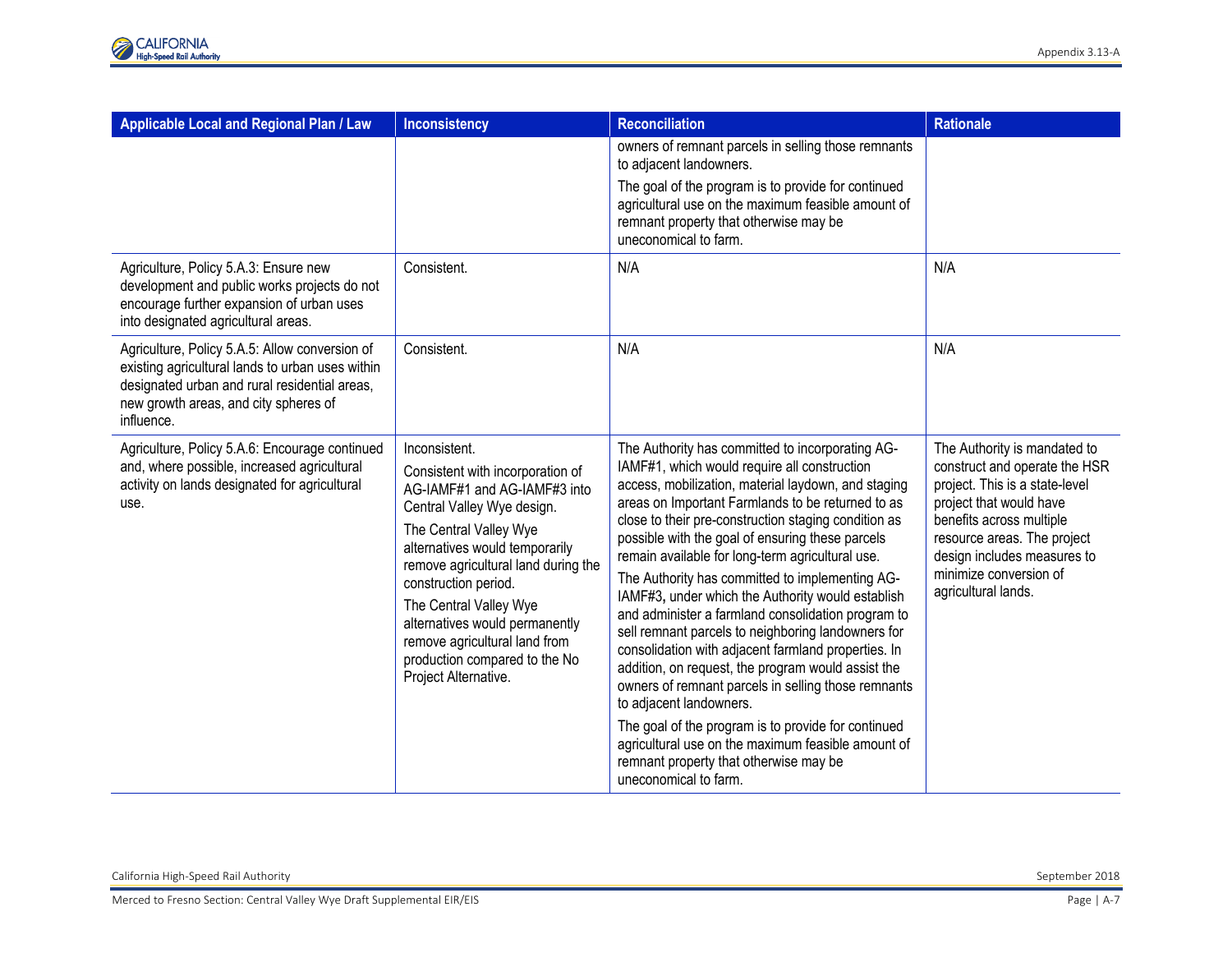| <b>Applicable Local and Regional Plan / Law</b>                                                                                                                                                                                                                                                                               | <b>Inconsistency</b>                                                                                                                                                                                                                            | <b>Reconciliation</b>                                                                                                                                                                                                                                                                                                                                                                                                                                                                                                                                                                                                                                                                                                                                                                                                                                                                                                                                                                                                                                                                                                                                                                                                                   | <b>Rationale</b>                                                                                                                                                                                                                                                      |
|-------------------------------------------------------------------------------------------------------------------------------------------------------------------------------------------------------------------------------------------------------------------------------------------------------------------------------|-------------------------------------------------------------------------------------------------------------------------------------------------------------------------------------------------------------------------------------------------|-----------------------------------------------------------------------------------------------------------------------------------------------------------------------------------------------------------------------------------------------------------------------------------------------------------------------------------------------------------------------------------------------------------------------------------------------------------------------------------------------------------------------------------------------------------------------------------------------------------------------------------------------------------------------------------------------------------------------------------------------------------------------------------------------------------------------------------------------------------------------------------------------------------------------------------------------------------------------------------------------------------------------------------------------------------------------------------------------------------------------------------------------------------------------------------------------------------------------------------------|-----------------------------------------------------------------------------------------------------------------------------------------------------------------------------------------------------------------------------------------------------------------------|
| Agriculture, Policy 5.A.13: Require<br>development within or adjacent to designated<br>agricultural areas to incorporate design,<br>construction, and maintenance techniques to<br>protect agriculture and minimize conflicts with<br>adjacent agricultural uses.                                                             | Consistent.                                                                                                                                                                                                                                     | N/A                                                                                                                                                                                                                                                                                                                                                                                                                                                                                                                                                                                                                                                                                                                                                                                                                                                                                                                                                                                                                                                                                                                                                                                                                                     | N/A                                                                                                                                                                                                                                                                   |
| <b>Madera County Code, Title 18</b>                                                                                                                                                                                                                                                                                           |                                                                                                                                                                                                                                                 |                                                                                                                                                                                                                                                                                                                                                                                                                                                                                                                                                                                                                                                                                                                                                                                                                                                                                                                                                                                                                                                                                                                                                                                                                                         |                                                                                                                                                                                                                                                                       |
| Designates agricultural zones to preserve,<br>develop, and grow agriculture in the county. It<br>also includes dairy operations' standards and<br>regulatory standards that identify procedures<br>and management practices for implementation<br>that provide pollution protection for surface and<br>groundwater resources. | Inconsistent.<br>Consistent with incorporation of<br>AG-IAMF#1 and AG-IAMF#3 into<br>Central Valley Wye design.<br>The Central Valley Wye<br>alternatives would permanently<br>remove agriculturally designated<br>lands from agricultural use. | The Authority has committed to incorporating AG-<br>IAMF#1, which would require all construction<br>access, mobilization, material laydown, and staging<br>areas on Important Farmlands to be returned to as<br>close to their pre-construction staging condition as<br>possible with the goal of ensuring these parcels<br>remain available for long-term agricultural use.<br>The Authority has committed to implementing AG-<br>IAMF#3, under which the Authority would establish<br>and administer a farmland consolidation program to<br>sell remnant parcels to neighboring landowners for<br>consolidation with adjacent farmland properties. In<br>addition, on request, the program would assist the<br>owners of remnant parcels in selling those remnants<br>to adjacent landowners.<br>The goal of the program is to provide for continued<br>agricultural use on the maximum feasible amount of<br>remnant property that otherwise may be<br>uneconomical to farm.<br>Design Standards: The HSR incorporates design<br>standards to minimize run off from and contain storm<br>drainage within the right-of-way during operations<br>and to meet all standards for retention of stormwater<br>on site during construction. | The Authority is mandated to<br>construct and operate the HSR<br>project. This is a state-level<br>project that would have<br>benefits across multiple<br>resource areas. The project<br>design includes measures to<br>minimize conversion of<br>agricultural lands. |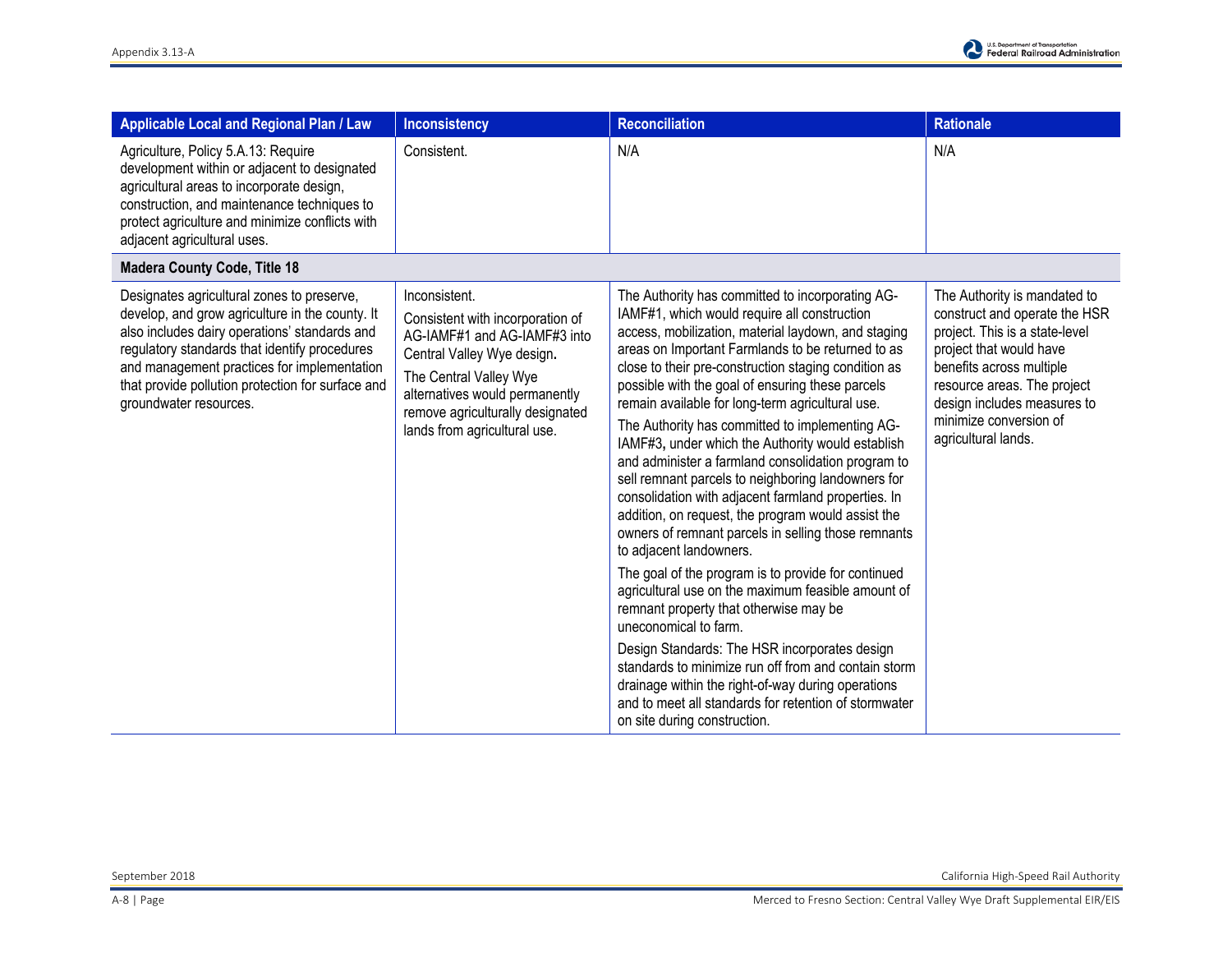| Applicable Local and Regional Plan / Law                                                                                                                                                                                                                                     | <b>Inconsistency</b> | <b>Reconciliation</b> | <b>Rationale</b> |
|------------------------------------------------------------------------------------------------------------------------------------------------------------------------------------------------------------------------------------------------------------------------------|----------------------|-----------------------|------------------|
| Madera County 2014 Regional Transportation Plan (Merced County Association of Governments 2014)                                                                                                                                                                              |                      |                       |                  |
| Goal 1: To promote intermodal transportation<br>systems that are fully accessible; encourage<br>quality growth and development; support the<br>region's environmental resource management<br>strategies; and are responsive to the needs of<br>current and future travelers. | Consistent.          | N/A                   | N/A              |
| Goal 2: To promote and develop transportation<br>systems that stimulate, support, and enhance<br>the movement of people and goods to foster<br>economic competitiveness of the Madera<br>Region.                                                                             | Consistent.          | N/A                   | N/A              |
| Goal 3: To enhance transportation system<br>coordination, efficiency, and intermodal<br>connectivity to keep people and goods moving<br>and meet regional transportation goals.                                                                                              | Consistent.          | N/A                   | N/A              |
| Goal 4: To maintain the efficiency, safety, and<br>security of the region's transportation system.                                                                                                                                                                           | Consistent.          | N/A                   | N/A              |
| Goal 5: To improve the quality of the natural<br>and human-built environment through regional<br>cooperation of transportation systems planning<br>activities.                                                                                                               | Consistent.          | N/A                   | N/A              |
| Goal 6: To maximize funding to maintain and<br>improve the transportation network.                                                                                                                                                                                           | Consistent.          | N/A                   | N/A              |
| Goal 7: To identify reliable transportation<br>choices that support a diverse population.                                                                                                                                                                                    | Consistent.          | N/A                   | N/A              |
| Goal 8: To protect the environment and health<br>of residents by improving air quality and<br>encouraging active transportation (non-<br>motorized transportation, such as bicycling and<br>walking).                                                                        | Consistent.          | N/A                   | N/A              |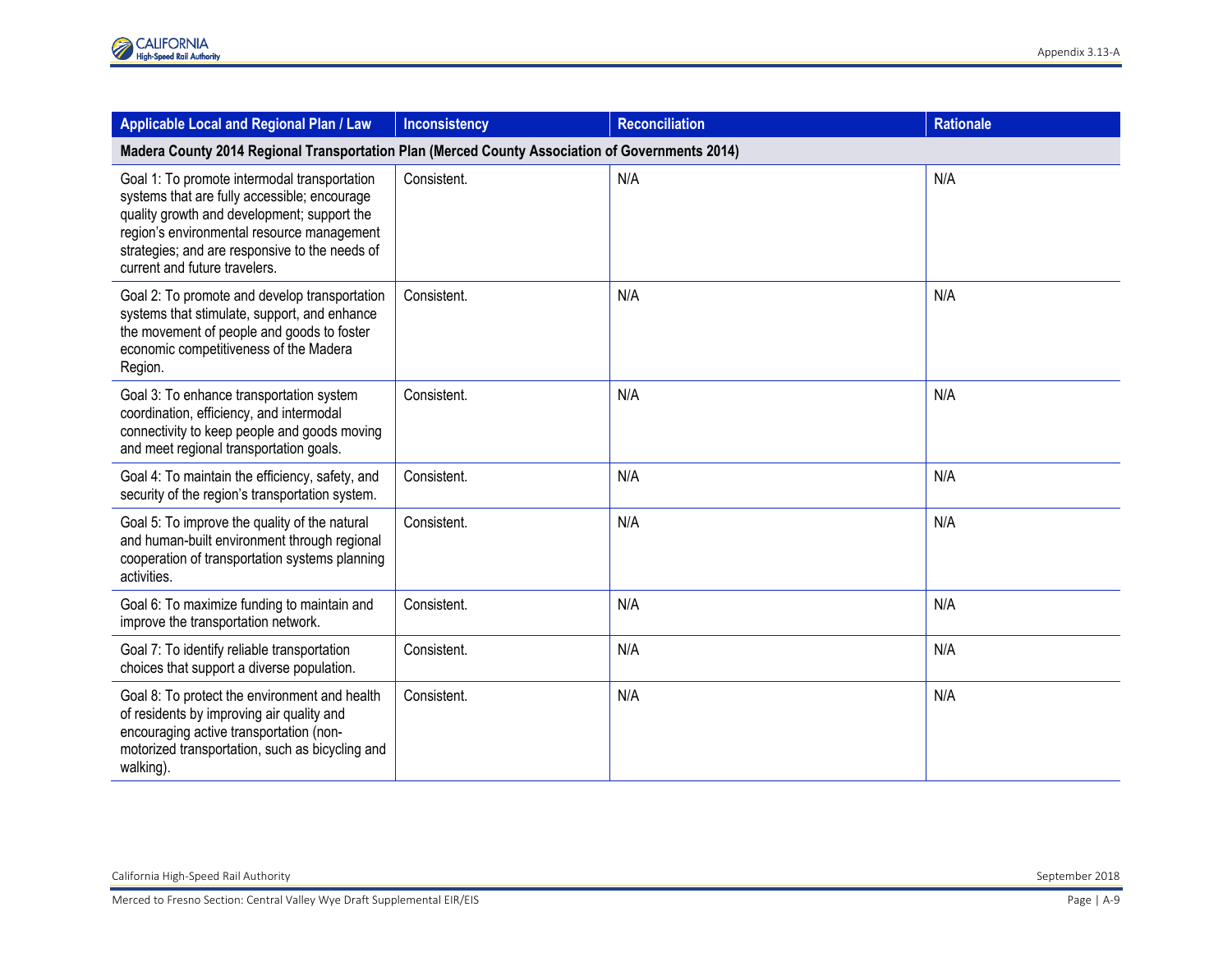| Applicable Local and Regional Plan / Law                                                                                                                                                                                                                                                                                                                                                                                           | <b>Inconsistency</b>                                                                                            | <b>Reconciliation</b>                                                                                                                                                                                                                                                                                                                                                                                                                                                                                                                                                                                                                                        | <b>Rationale</b>                                                                                                                                                                                                                                                      |
|------------------------------------------------------------------------------------------------------------------------------------------------------------------------------------------------------------------------------------------------------------------------------------------------------------------------------------------------------------------------------------------------------------------------------------|-----------------------------------------------------------------------------------------------------------------|--------------------------------------------------------------------------------------------------------------------------------------------------------------------------------------------------------------------------------------------------------------------------------------------------------------------------------------------------------------------------------------------------------------------------------------------------------------------------------------------------------------------------------------------------------------------------------------------------------------------------------------------------------------|-----------------------------------------------------------------------------------------------------------------------------------------------------------------------------------------------------------------------------------------------------------------------|
| Goal 9: Establishes minimum standards of<br>LOS D for analysis of the county's<br>transportation system (local streets and roads)<br>and LOS C for state routes                                                                                                                                                                                                                                                                    | Consistent.                                                                                                     | N/A                                                                                                                                                                                                                                                                                                                                                                                                                                                                                                                                                                                                                                                          | N/A                                                                                                                                                                                                                                                                   |
| Madera County Airport Land Use Compatibility Plan (1993)                                                                                                                                                                                                                                                                                                                                                                           |                                                                                                                 |                                                                                                                                                                                                                                                                                                                                                                                                                                                                                                                                                                                                                                                              |                                                                                                                                                                                                                                                                       |
| Promote and establish compatibility between<br>each airport in the county and surrounding<br>land uses. The plan sets forth criteria by which<br>the surrounding land-use actions, master plans<br>of existing airports, and plans for new airports<br>or heliports are compatible with the land-use<br>zones. It includes discussions of the<br>Chowchilla Municipal Airport and its<br>surrounding land-use compatibility zones. | Consistent.                                                                                                     | N/A                                                                                                                                                                                                                                                                                                                                                                                                                                                                                                                                                                                                                                                          | N/A                                                                                                                                                                                                                                                                   |
| City of Chowchilla 2040 General Plan (2011)                                                                                                                                                                                                                                                                                                                                                                                        |                                                                                                                 |                                                                                                                                                                                                                                                                                                                                                                                                                                                                                                                                                                                                                                                              |                                                                                                                                                                                                                                                                       |
| Objective LU 7: Minimize conflicts between<br>residential uses and other incompatible land<br>uses.                                                                                                                                                                                                                                                                                                                                | Consistent.                                                                                                     | N/A                                                                                                                                                                                                                                                                                                                                                                                                                                                                                                                                                                                                                                                          | N/A                                                                                                                                                                                                                                                                   |
| Policy LU 7.3: New development on the fringes<br>of the City shall recognize the right of<br>agriculture to exist and continue to operate in<br>proximity to the development.                                                                                                                                                                                                                                                      | Consistent.                                                                                                     | N/A                                                                                                                                                                                                                                                                                                                                                                                                                                                                                                                                                                                                                                                          | N/A                                                                                                                                                                                                                                                                   |
| Policy OS 1.3: Coordinate with Madera County<br>to maintain viable agricultural land on the<br>periphery of the City of Chowchilla Sphere of<br>Influence boundary for purpose of resource<br>and view protection and establish standards<br>that protect views of these lands.                                                                                                                                                    | Inconsistent.<br>Consistent with incorporation of<br>AG-IAMF#1 and AG-IAMF#3 into<br>Central Valley Wye design. | Through AG-IAMF#1, which would require all<br>construction access, mobilization, material laydown,<br>and staging areas on Important Farmlands to be<br>returned to as close to their pre-construction staging<br>condition as possible with the goal of keeping these<br>parcels available for long-term agricultural use.<br>The Authority has committed to implementing AG-<br>IAMF#3, under which the Authority would establish<br>and administer a farmland consolidation program to<br>sell remnant parcels to neighboring landowners for<br>consolidation with adjacent farmland properties. In<br>addition, on request, the program would assist the | The Authority is mandated to<br>construct and operate the HSR<br>project. This is a state-level<br>project that would have<br>benefits across multiple<br>resource areas. The project<br>design includes measures to<br>minimize conversion of<br>agricultural lands. |

September 2018 California High-Speed Rail Authority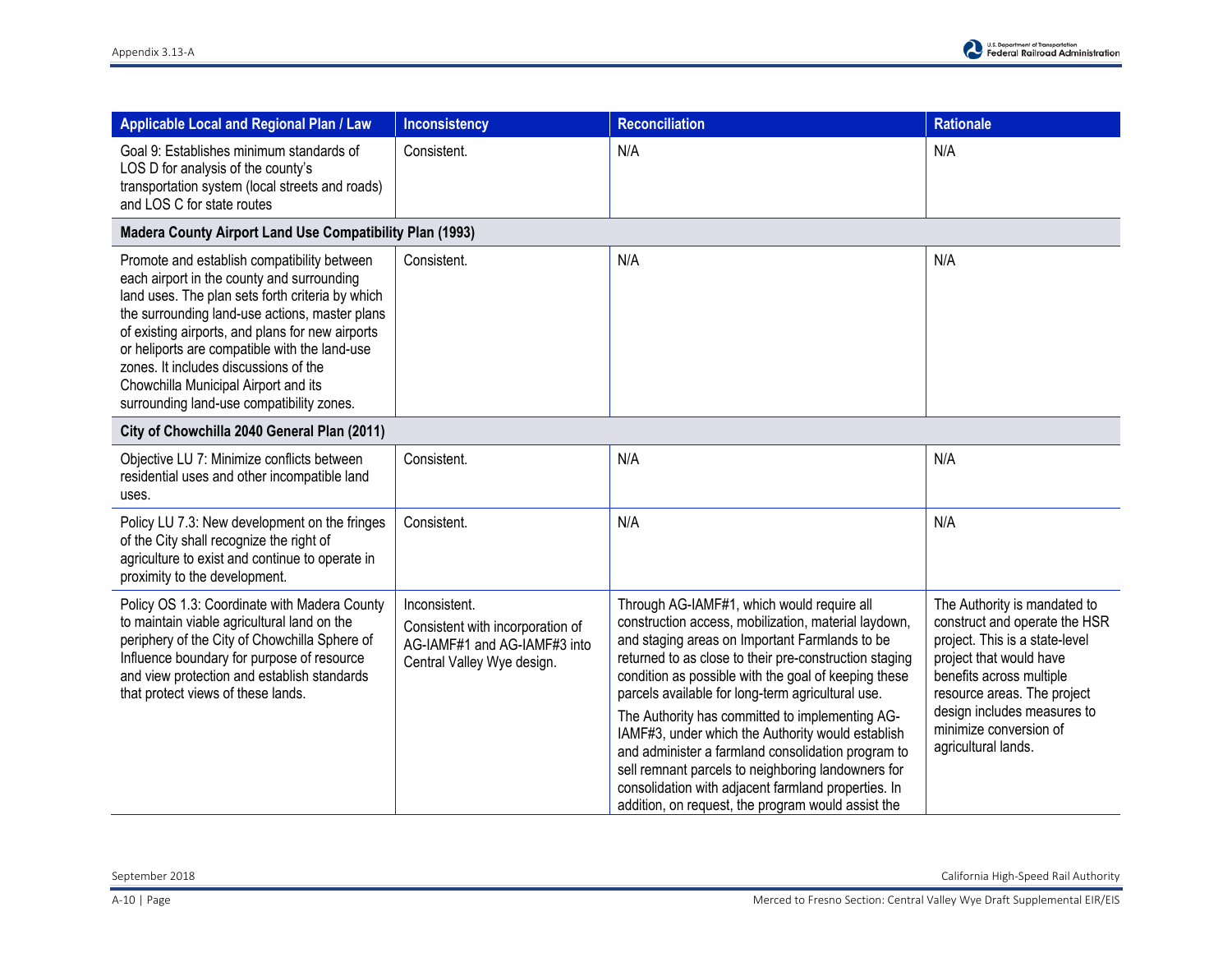| Applicable Local and Regional Plan / Law                                                                                                                                 | <b>Inconsistency</b>                                                                                                                                                                                                                            | <b>Reconciliation</b>                                                                                                                                                                                                                                                                                                                                                                                                                                                                                                                                                                                                                                                                                                                                                                                                                                                                                                                     | <b>Rationale</b>                                                                                                                                                                                                                                                      |
|--------------------------------------------------------------------------------------------------------------------------------------------------------------------------|-------------------------------------------------------------------------------------------------------------------------------------------------------------------------------------------------------------------------------------------------|-------------------------------------------------------------------------------------------------------------------------------------------------------------------------------------------------------------------------------------------------------------------------------------------------------------------------------------------------------------------------------------------------------------------------------------------------------------------------------------------------------------------------------------------------------------------------------------------------------------------------------------------------------------------------------------------------------------------------------------------------------------------------------------------------------------------------------------------------------------------------------------------------------------------------------------------|-----------------------------------------------------------------------------------------------------------------------------------------------------------------------------------------------------------------------------------------------------------------------|
|                                                                                                                                                                          |                                                                                                                                                                                                                                                 | owners of remnant parcels in selling those remnants<br>to adjacent landowners.                                                                                                                                                                                                                                                                                                                                                                                                                                                                                                                                                                                                                                                                                                                                                                                                                                                            |                                                                                                                                                                                                                                                                       |
|                                                                                                                                                                          |                                                                                                                                                                                                                                                 | The goal of the program is to provide for continued<br>agricultural use on the maximum feasible amount of<br>remnant property that otherwise may be<br>uneconomical to farm.                                                                                                                                                                                                                                                                                                                                                                                                                                                                                                                                                                                                                                                                                                                                                              |                                                                                                                                                                                                                                                                       |
| Policy OS 1.4: Support preservation of existing<br>agricultural lands at the periphery of the City of<br>Chowchilla Sphere of Influence.                                 | Inconsistent.<br>Consistent with incorporation of<br>AG-IAMF#1 and AG-IAMF#3 into<br>Central Valley Wye design.<br>The Central Valley Wye<br>alternatives would permanently<br>remove agriculturally designated<br>lands from agricultural use. | Through AG-IAMF#1, which would require all<br>construction access, mobilization, material laydown,<br>and staging areas on Important Farmlands to be<br>returned to as close to their pre-construction staging<br>condition as possible with the goal of ensuring these<br>parcels remain available for long-term agricultural<br>use.<br>The Authority has committed to implementing AG-<br>IAMF#3, under which the Authority would establish<br>and administer a farmland consolidation program to<br>sell remnant parcels to neighboring landowners for<br>consolidation with adjacent farmland properties. In<br>addition, on request, the program would assist the<br>owners of remnant parcels in selling those remnants<br>to adjacent landowners.<br>The goal of the program is to provide for continued<br>agricultural use on the maximum feasible amount of<br>remnant property that otherwise may be<br>uneconomical to farm. | The Authority is mandated to<br>construct and operate the HSR<br>project. This is a state-level<br>project that would have<br>benefits across multiple<br>resource areas. The project<br>design includes measures to<br>minimize conversion of<br>agricultural lands. |
| Policy OS 2.2: The City shall work with the<br>County to preserve lands dedicated as<br>"Agriculture" within and adjacent to the City<br>Sphere of Influence boundaries. | Inconsistent.<br>Consistent with incorporation of<br>AG-IAMF#1 and AG-IAMF#3 into<br>Central Valley Wye design.<br>The Central Valley Wye<br>alternatives would permanently<br>remove agriculturally designated<br>lands from agricultural use. | Through AG-IAMF#1, which would require all<br>construction access, mobilization, material laydown,<br>and staging areas on Important Farmlands to be<br>returned to as close to their pre-construction staging<br>condition as possible with the goal of ensuring these<br>parcels remain available for long-term agricultural<br>use.<br>The Authority has committed to implementing AG-<br>IAMF#3, under which the Authority would establish<br>and administer a farmland consolidation program to<br>sell remnant parcels to neighboring landowners for<br>consolidation with adjacent farmland properties. In                                                                                                                                                                                                                                                                                                                         | The Authority is mandated to<br>construct and operate the HSR<br>project. This is a state-level<br>project that would have<br>benefits across multiple<br>resource areas. The project<br>design includes measures to<br>minimize conversion of<br>agricultural lands. |

California High-Speed Rail Authority September 2018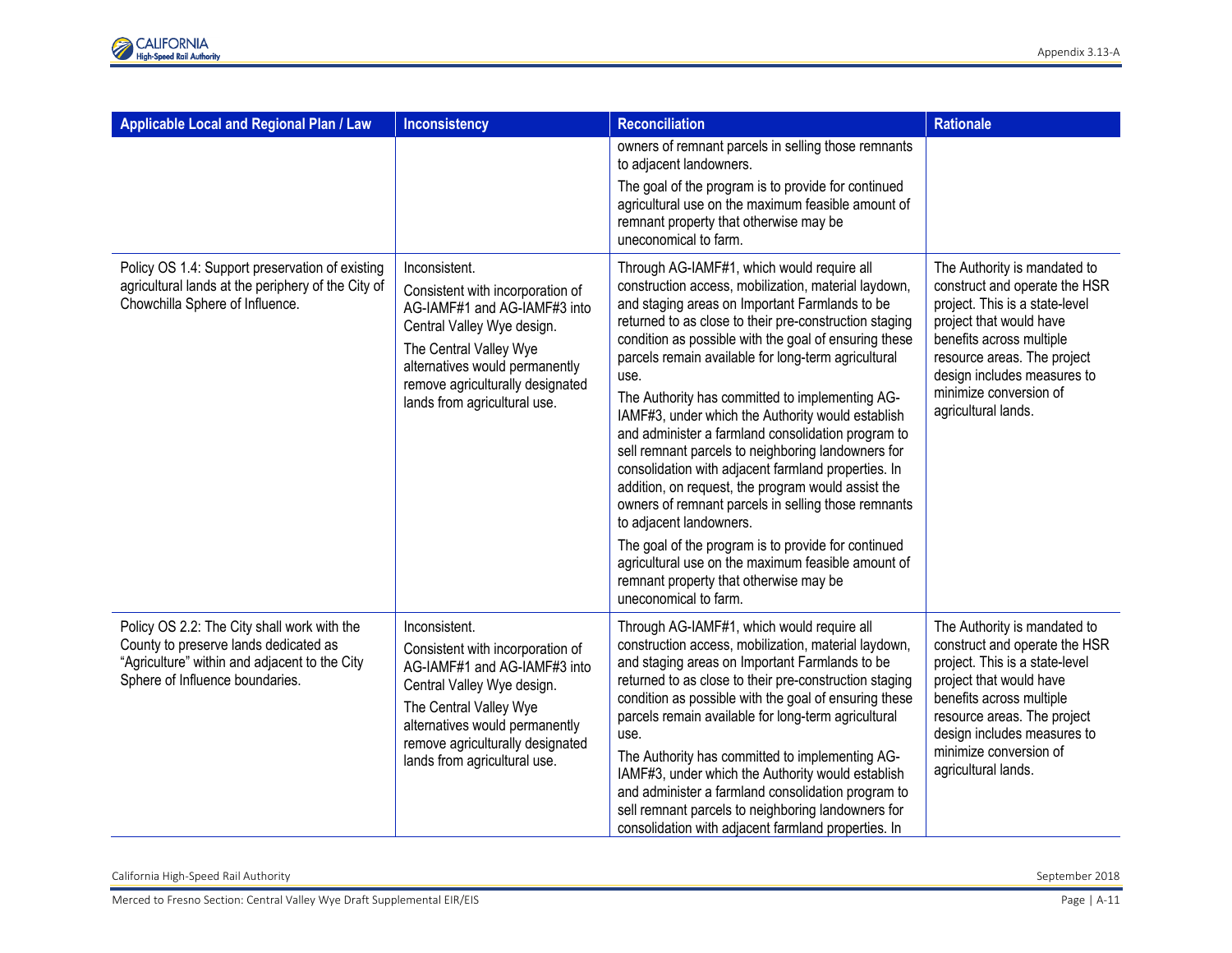| Applicable Local and Regional Plan / Law                                                                                                                           | <b>Inconsistency</b> | <b>Reconciliation</b>                                                                                                                                                        | <b>Rationale</b> |
|--------------------------------------------------------------------------------------------------------------------------------------------------------------------|----------------------|------------------------------------------------------------------------------------------------------------------------------------------------------------------------------|------------------|
|                                                                                                                                                                    |                      | addition, on request, the program would assist the<br>owners of remnant parcels in selling those remnants<br>to adjacent landowners.                                         |                  |
|                                                                                                                                                                    |                      | The goal of the program is to provide for continued<br>agricultural use on the maximum feasible amount of<br>remnant property that otherwise may be<br>uneconomical to farm. |                  |
| City of Chowchilla Municipal Code, Title 18                                                                                                                        |                      |                                                                                                                                                                              |                  |
| The City of Chowchilla Municipal Code, Title<br>18, pertains to the zoning ordinance of the City<br>of Chowchilla and designates all relevant<br>zoning districts. | Consistent           | N/A                                                                                                                                                                          | N/A              |

Sources: City of Chowchilla, 2011; City of Merced, 2015; City of Waterford, 2006; Madera County, 1993; Madera County, 1995; City of Madera, 2009; MCTC, 2014; Merced County, 2013; Merced County, 2014; Stanislaus *County, 2016*

HSR = high-speed rail

IAMF = impact avoidance and minimization feature Authority = California High-Speed Rail Authority U.S. DOA = U.S. Department of Agriculture

DOC = California Department of Conservation

LESA = Land Evaluation and Site Assessment

N/A = not applicable. Reconciliation nor the rationale behind it are provided as it has been determined that the Central Valley Wye alternatives are consistent with requirements and reconciliation will therefore not be required.